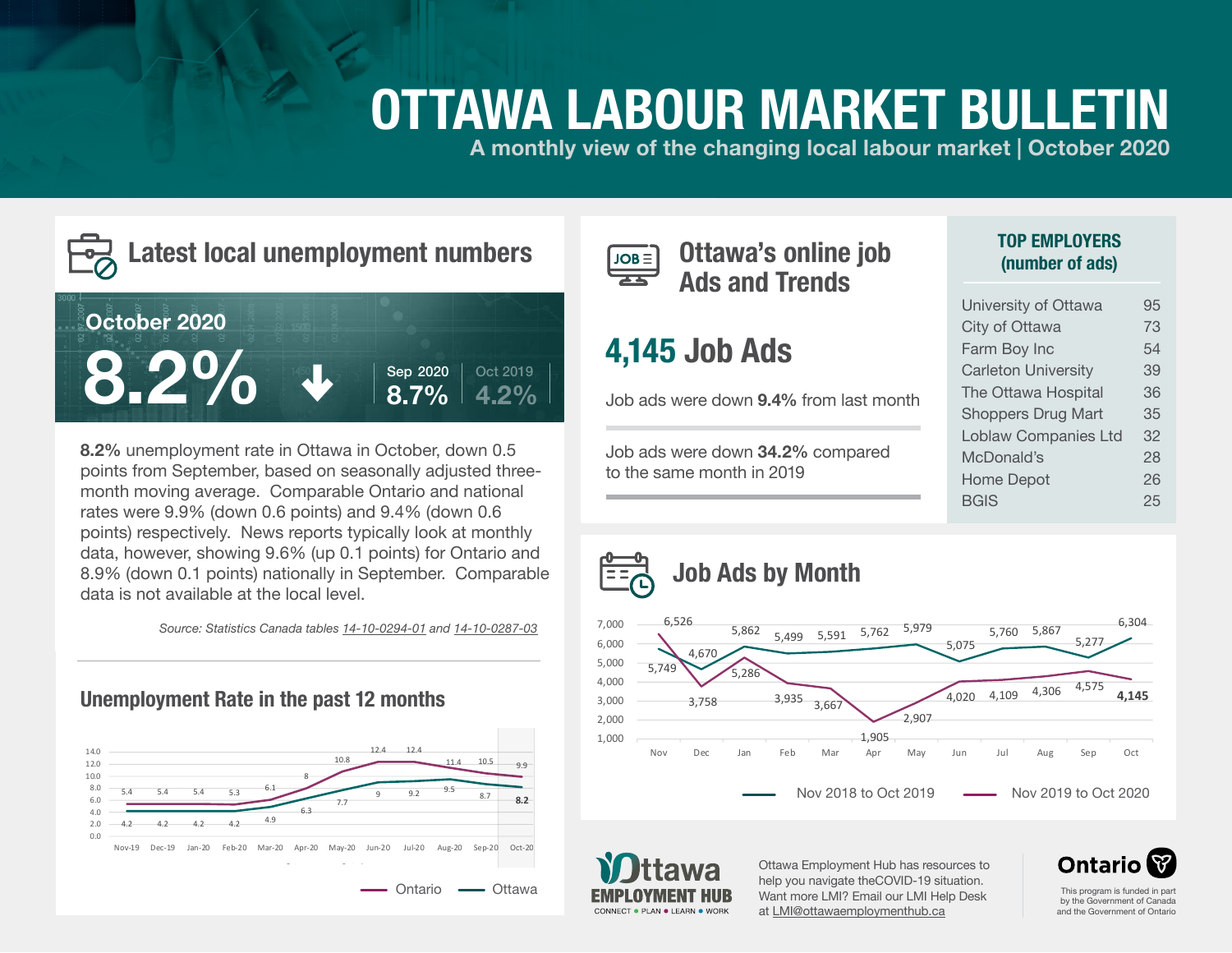

### **WHERE THE JOBS ARE (SECTOR VIEW) Impact on industry, who's hiring and what's changed**



### **Impact of COVID-19 on Industry Sectors**

**(Change in number of job ads)**

Most sectors showed decreases in job ads from September 2020. **Retail Trade** showed the biggest **decrease** in job ads with 47 less ads compared to last month (down 13%).

At industry group level, **Limited-Service Eating Places** saw the biggest **increase** in job ads. **Depository Credit Intermediation** saw the biggest **decline** in number of job ads with 51 job ads in October.

*36% of Job Ads have an identified industry sector and groups (NAICS)*

#### **TOP Industry Groups (4-digit NAICS)**

#### **Job Ads**

| 6113 | Universities                                                        | 144 |
|------|---------------------------------------------------------------------|-----|
| 5415 | Computer Systems Design and<br><b>Related Services</b>              | 86  |
| 9139 | Other Local, Municipal and Regional<br><b>Public Administration</b> | 74  |
| 5416 | Management, Scientific and Technical<br><b>Consulting Services</b>  | 61  |
| 6221 | General Medical and Surgical Hospitals                              | 61  |
| 4451 | <b>Grocery Stores</b>                                               | 59  |
| 7225 | Full-service restaurants and limited-<br>service eating places      | 57  |
| 5221 | Depository Credit Intermediation                                    | 51  |
| 4461 | Health and Personal Care Stores                                     | 48  |
| 4441 | <b>Building Material and Supplies Dealers</b>                       | 45  |

|      | Most growth in number of job ads                                          | Oct 2020 | From<br>Sep 2020 | From<br>Oct 2019 |
|------|---------------------------------------------------------------------------|----------|------------------|------------------|
| 7222 | Limited-Service Eating Places                                             | 15       | 14               | 15               |
| 6216 | Home Health Care Services                                                 | 25       | 13               | $-27$            |
| 5416 | Management, Scientific and Technical Consulting Services                  | 61       | 10               | $-23$            |
| 4461 | Health and Personal Care Stores                                           | 48       | 10               | -6               |
| 3345 | Navigational, Measuring, Medical and Control Instruments<br>Manufacturing | 16       | 10 <sup>°</sup>  | $-13$            |
|      |                                                                           |          |                  |                  |
|      | Most decline in number of job ads                                         |          |                  |                  |
| 5221 | Depository Credit Intermediation                                          | 51       | $-47$            | $-46$            |
| 4452 | <b>Specialty Food Stores</b>                                              | 39       | $-47$            | $-32$            |
| 4431 | Electronics and Appliance Stores                                          | 10       | $-20$            | $-18$            |
| 9139 | Other Local, Municipal and Regional Public Administration                 | 74       | $-19$            | $\overline{2}$   |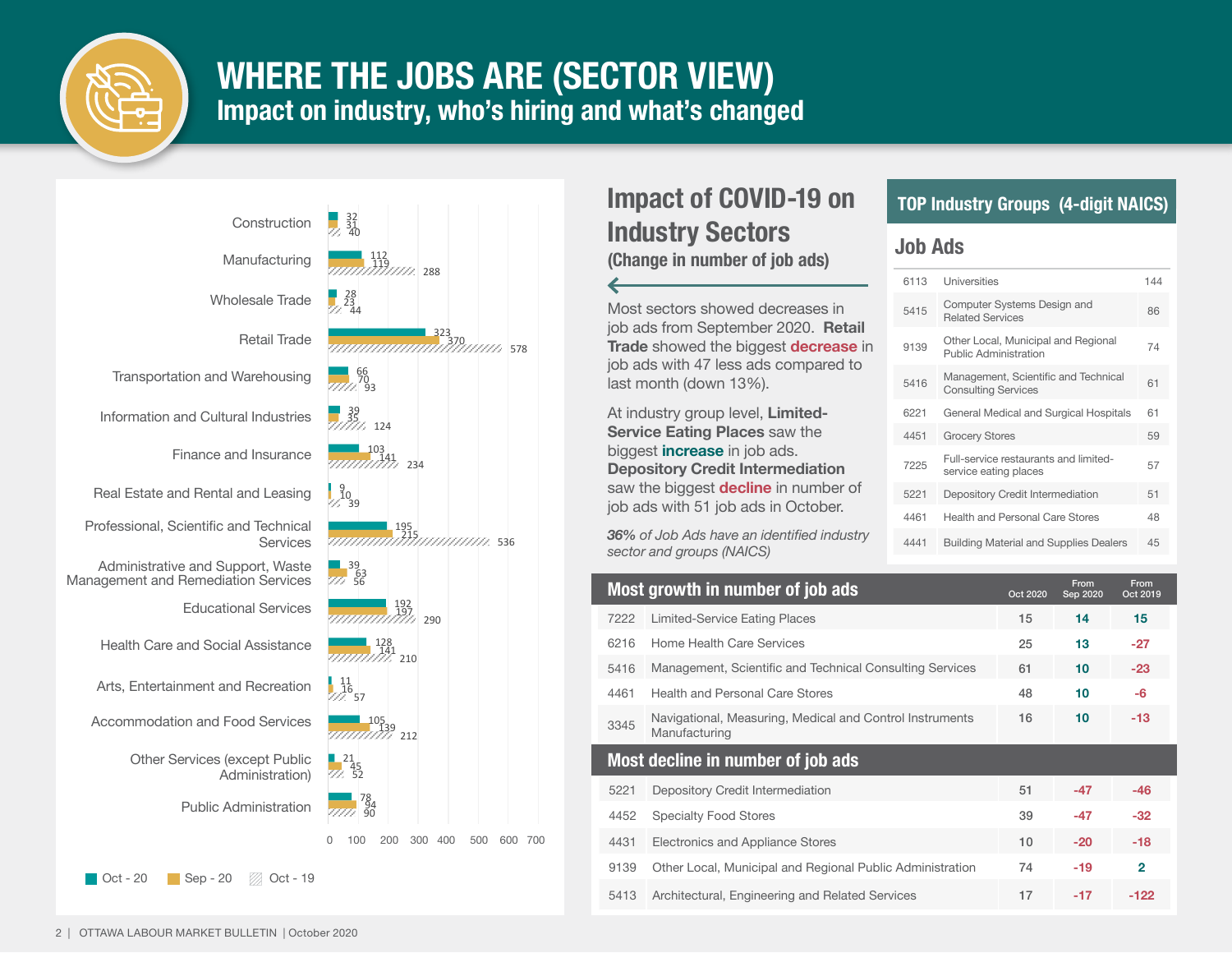

### **WHAT THE JOBS ARE (OCCUPATION VIEW) Impact on jobs, what's in demand and what's changed**



#### **Impact of COVID-19 on Occupation Groups (Change in number of job ads)**

Most occupation groups showed **decreases** in job ads from September 2020. **Sales and service occupations**  had the biggest **decrease** with 224 less ads compared to last month (down 19%).

For occupations, **Elementary and secondary school teacher assistants increased** most from last month, while **Light duty cleaners** saw a **decrease** in terms of job ads.

*80% of Job Ads have an identified occupation (NOC)*

#### **TOP 10 Occupations (4-digit NOC)**

#### **Job Ads**

| 6421 | Retail salespersons                                           | 135 |
|------|---------------------------------------------------------------|-----|
| 6552 | Other customer and information<br>services representatives    | 80  |
| 1414 | Receptionists                                                 | 79  |
| 7514 | Delivery and courier service drivers                          | 76  |
| 1221 | Administrative officers                                       | 72  |
| 1241 | Administrative assistants                                     | 72  |
| 0621 | Retail and wholesale trade managers                           | 68  |
| 4412 | Home support workers, housekeepers<br>and related occupations | 66  |
| 6623 | Other sales related occupations                               | 66  |
| 7452 | Material handlers                                             | 58  |

|                                                                               | Oct 2020                                                              | From<br>Sep 2020 | From<br>Oct 2019 |
|-------------------------------------------------------------------------------|-----------------------------------------------------------------------|------------------|------------------|
| Elementary and secondary school teacher assistants                            | 19                                                                    | 16               | 19               |
| Other assisting occupations in support of health services                     | 42                                                                    | 9                | 16               |
| Retail sales supervisors                                                      | 26                                                                    | 9                | 5                |
| Shippers and receivers                                                        | 15                                                                    | 9                | $-6$             |
| Accounting technicians and bookkeepers                                        | 18                                                                    | 7                | 4                |
|                                                                               |                                                                       |                  |                  |
| Light duty cleaners                                                           | 37                                                                    | $-31$            | 5                |
| Food counter attendants, kitchen helpers and related sup-<br>port occupations | 32                                                                    | $-26$            | $-26$            |
| Retail and wholesale trade managers                                           | 68                                                                    | $-25$            | $-55$            |
| Cooks                                                                         | 51                                                                    | $-24$            | $-32$            |
| Construction trades helpers and labourers                                     | 40                                                                    | -20              | 30               |
|                                                                               | Most growth in number of job ads<br>Most decline in number of job ads |                  |                  |